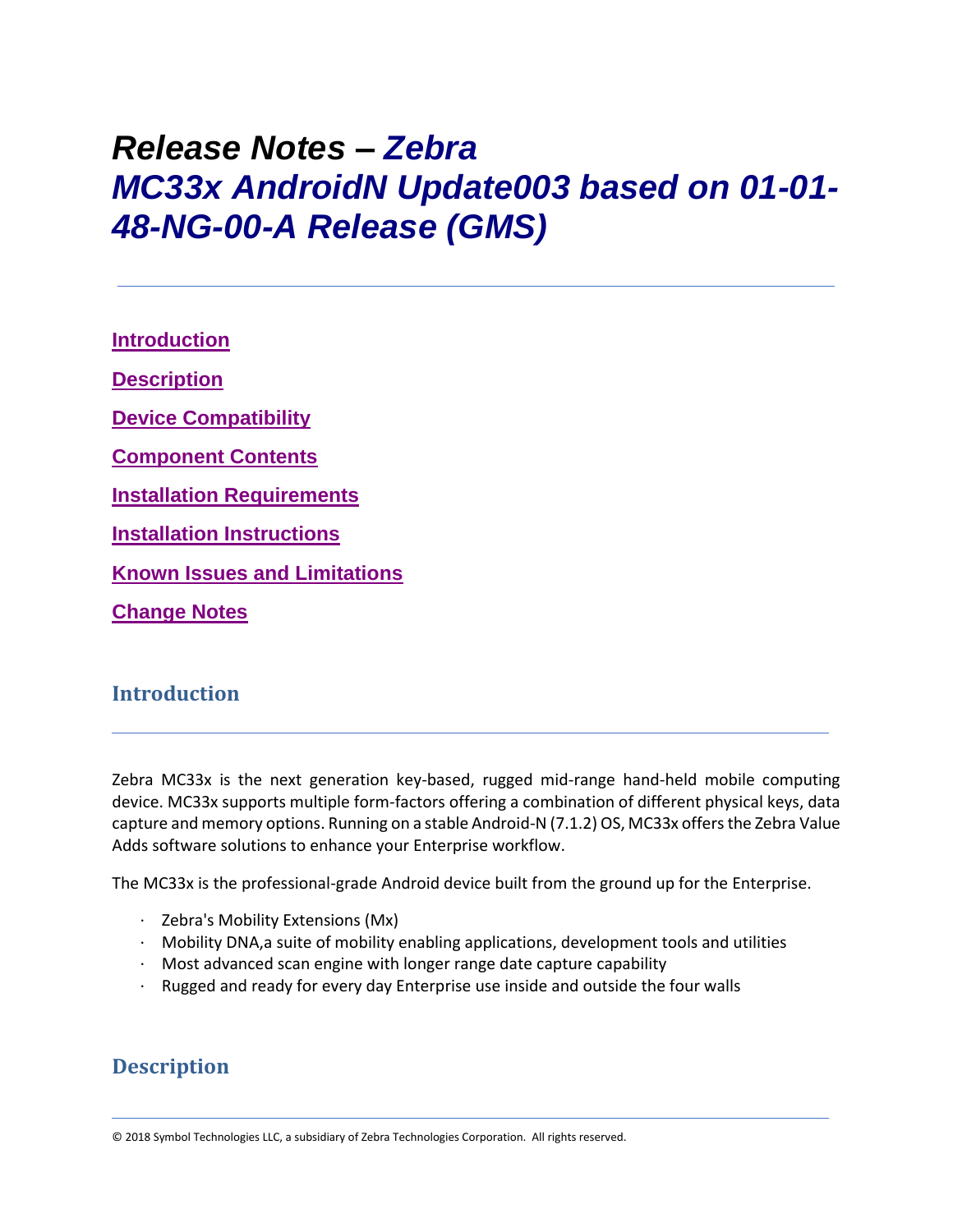Android N 01-01-49-NG-00-A (GMS) is the Update003 patch based on 01-01-48-NG-00-A (GMS) release. Please refer to the change notes section for details.

# **Device Compatibility**

This software release has been approved for use on the following devices.

|                 | <b>Operating</b> |
|-----------------|------------------|
| <b>Device</b>   | <b>System</b>    |
| MC330M-GL3HG2RW | Android N        |
| MC330M-GL4HA2RW | Android N        |
| MC330M-GL40A2RW | Android N        |
| MC330M-GI4HA2IN | Android N        |
| MC330M-GI4HA2RW | Android N        |
| MC330M-GI2HA2US | Android N        |
| MC330M-GI2HA2RW | Android N        |
| MC330K-GI3HA3US | Android N        |
| MC330K-GI3HA3RW | Android N        |
| MC330K-GI4HA3US | Android N        |
| MC330K-GL2HA3RW | Android N        |
| MC330K-GI3HA4RW | Android N        |
| MC330K-GI4HA4US | Android N        |
| MC330K-GL3HA4RW | Android N        |
| MC330K-GE4HA4US | Android N        |
| MC330M-GL2HA2US | Android N        |
| MC330M-GL2HA2RW | Android N        |
| MC330M-GL3HA2US | Android N        |
| MC330M-GL3HA2RW | Android N        |
| MC330M-GI30A2RW | Android N        |
| MC330M-GI3HA2IN | Android N        |
| MC330M-GI3HA2US | Android N        |
| MC330M-GI3HA2RW | Android N        |
| MC330M-GI3HG2RW | Android N        |
| MC330M-GI40A2US | Android N        |
| MC330M-GL40A2US | Android N        |
| MC330M-GL4HA2US | Android N        |
| MC330K-GI4HA3RW | Android N        |
| MC330K-GI4HG3US | Android N        |
| MC330K-GI4HG3RW | Android N        |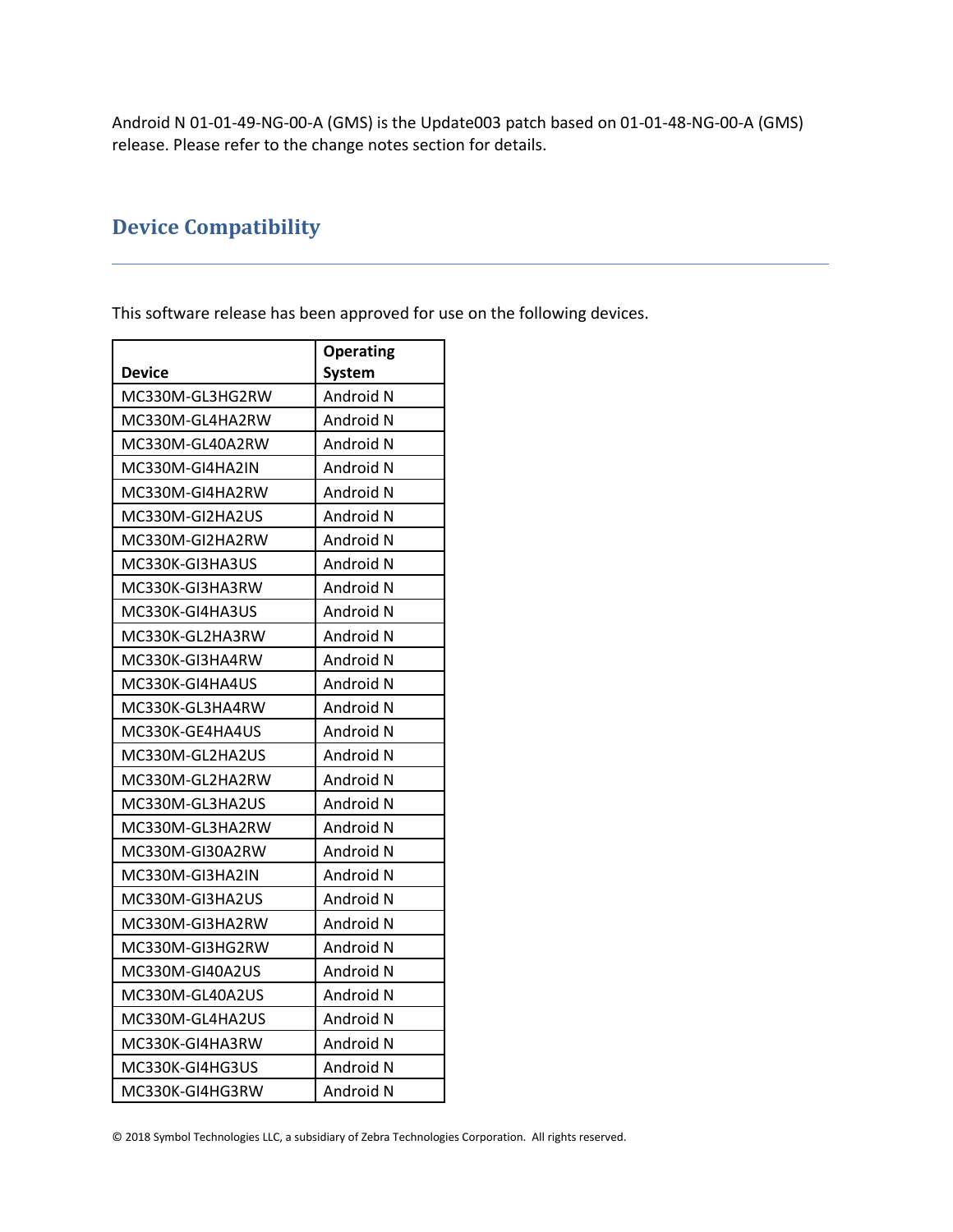| MC330K-GL3HA3RW | Android N |
|-----------------|-----------|
| MC330K-GL4HA3US | Android N |
| MC330K-GL4HA3RW | Android N |
| MC330K-GL4HG3RW | Android N |
| MC330K-GI4HA4RW | Android N |
| MC330K-GI4HG4US | Android N |
| MC330K-GI4HG4RW | Android N |
| MC330K-GL4HA4US | Android N |
| MC330K-GL4HA4RW | Android N |
| MC330M-GI4HA2US | Android N |
| MC330M-GI4HG2US | Android N |
| MC330K-GE3HA3US | Android N |
| MC330K-GE4HA3US | Android N |
| MC330K-GE4HA3RW | Android N |
| MC330K-GE3HA3RW | Android N |
| MC330K-GE4HA4RW | Android N |

# **Component Contents**

| Package Name                           | <b>Description</b>                                      |
|----------------------------------------|---------------------------------------------------------|
| CFE-VC80x MC33-01-01-48-NG-00-A-03.zip | Update 003 based on Android N 01-01-48-NG-00-A<br>(GMS) |

# **Component Version Info**

| <b>Component / Description</b> | <b>Version(Non-GMS)</b> |
|--------------------------------|-------------------------|
| <b>Product Build Number</b>    | 01-01-49-NG-00-A        |
| <b>Android Version</b>         | 7.1.2                   |
| Linux Kernel                   | 3.10.84                 |
| Android SDK Level              | 25                      |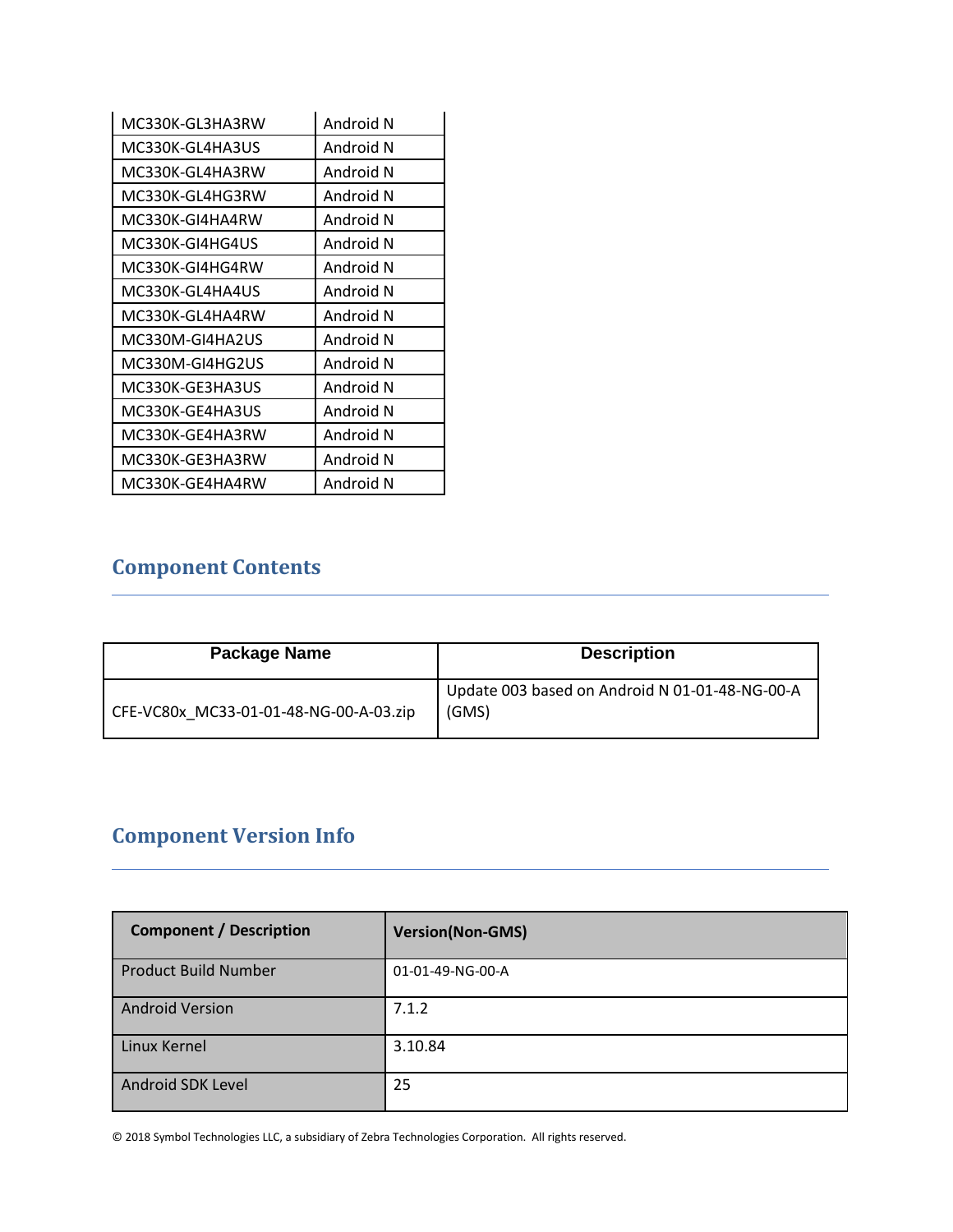| Platform                         | QC8956                                                                                                                                                   |
|----------------------------------|----------------------------------------------------------------------------------------------------------------------------------------------------------|
| <b>Bluetooth Stack</b>           | 1.1                                                                                                                                                      |
| <b>Flash Size</b>                | 16/32GB                                                                                                                                                  |
| <b>RAM Size</b>                  | 2/4GB                                                                                                                                                    |
| Scanning                         | 19.0.22.0                                                                                                                                                |
| DataWedge                        | 6.6.50                                                                                                                                                   |
| <b>EMDK</b>                      | 6.7.10.1010                                                                                                                                              |
| MXMF / OSX                       | MXMF-7.1.2.1 / OSX-QCT.71.7.4.7                                                                                                                          |
| WiFi                             | FUSION_BA_2_10.0.1.012_N<br>Application: BA_2_10.0.0.008_N<br>Radio: BA_2_10.0.1.012_N<br>Middleware: BA_2_10.0.1.008_N<br>Firmware: 7.35.205.8_20171114 |
| PTT                              | 3.1.35                                                                                                                                                   |
| Touch FW                         | V14                                                                                                                                                      |
| RxLogger                         | 5.4.10.0                                                                                                                                                 |
| <b>Bluetooth Pairing Utility</b> | 3.10                                                                                                                                                     |
| <b>DataAnalytics</b>             | 3.0.0.1217                                                                                                                                               |
| <b>File Browser</b>              | 1.19.1.0                                                                                                                                                 |
| <b>Stage Now</b>                 | 2.9.1.1362                                                                                                                                               |
| <b>App Gallery</b>               | 3.0.1.7                                                                                                                                                  |
| <b>User Guide</b>                | 1.0                                                                                                                                                      |
| Sensors (Accel, Gyro)            | 2061000, 2061000                                                                                                                                         |
| Camera                           | 2.0.002                                                                                                                                                  |
| <b>MSRN</b>                      | 0.01                                                                                                                                                     |
| MobiControl                      | <b>NA</b>                                                                                                                                                |
| <b>ZVC</b>                       | 2.0.0.12                                                                                                                                                 |
| <b>Battery Manger</b>            | 1.3.8                                                                                                                                                    |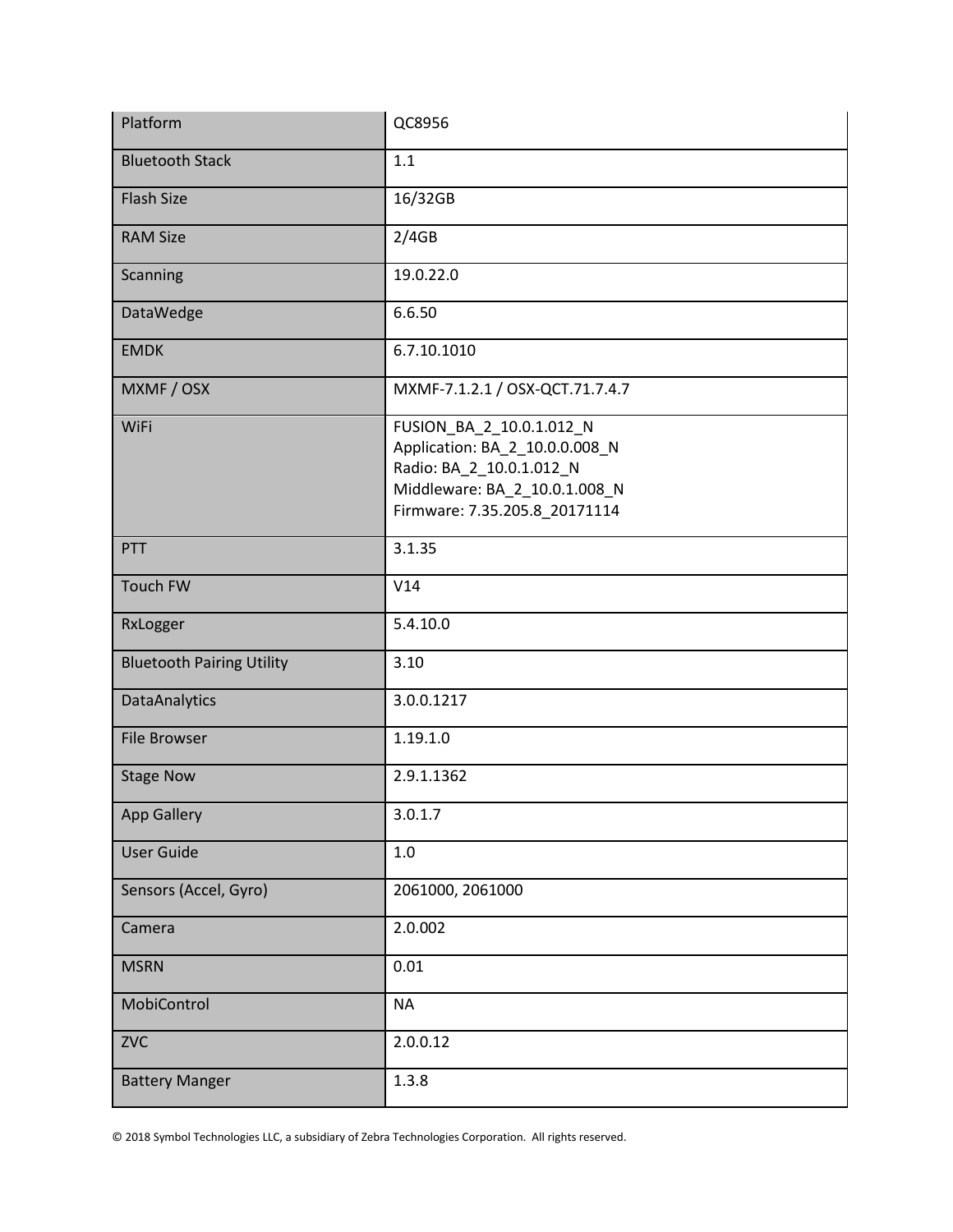| ActiveEdge                   | 2.5.16                                                         |
|------------------------------|----------------------------------------------------------------|
| SmartMU                      | 2.3.12                                                         |
| <b>Device Central</b>        | 1.0.4.8                                                        |
| Audio                        | 0.19.0.0                                                       |
| <b>Diagnostic Tool</b>       | 1.15.0.6                                                       |
| FingerPrint                  | Zebra/MC33/MC33:7.1.2/01-01-49-NG-00-A/1:user/release-<br>keys |
| Android security patch Level | December 5,2017                                                |
| <b>GMS Version</b>           | $7.1$ r8                                                       |

# **Installation Requirements**

Install baseline 01-01-48-NG-00-A (GMS) build before applying the Update003

# **Installation Instructions**

#### Using ADB Sideload

*The installation instructions assume you have ADB installed on your PC (the adb drivers and such) and your MC33x has Developer options enabled and USB debugging ON: Instructions on HOW TO enable ADB is also captured in user guide.*

- 1. Connect the MC33x to the PC using the USB data cable or through the cradle.
- 2. You may need to pull down the top menu and if you see "USB for charging", touch it and then change it to "File transfers".
- 3. Open Command Prompt, run *"adb devices"* and check to see if you are able to see the device's serial number. If yes, proceed to next step If not please get the PC set up with the proper drivers or install an External SD Card.
- 4. You may also get a pop up on your PC (Win 7) that you will be connected as a Portable MediaPlayer. This can be ignored.
- 5. Download Image
	- a. Files listed above in content section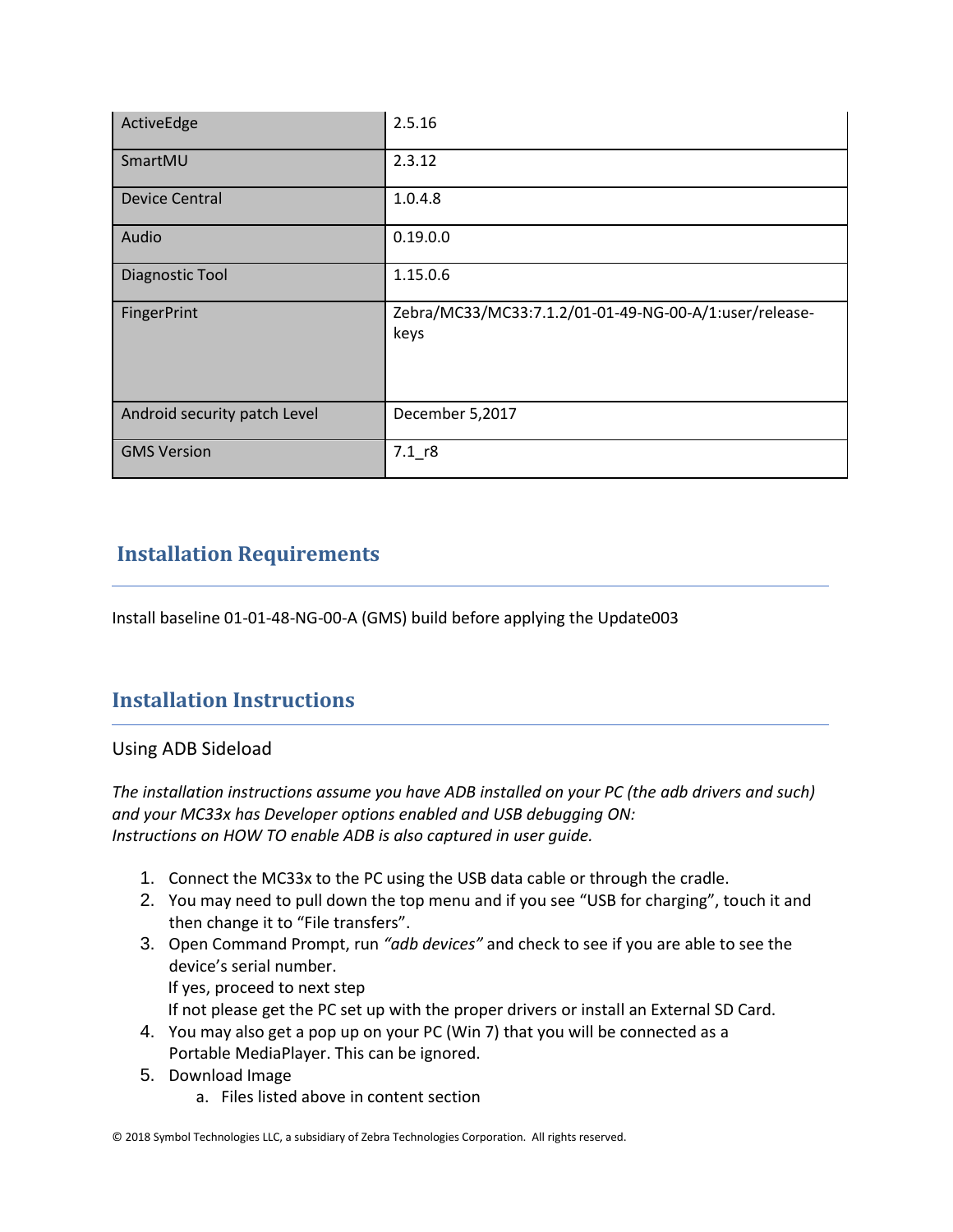- b. Reset files (Optional)
- 6. Entering into Recovery Mode
	- a. Option 1: In Command Prompt, type *"adb reboot recovery" and click enter*.
	- b. Option 2:
		- Reboot the device and keep the GUN (grip) trigger held.
		- When Zebra Technologies logo appears on the screen release the trigger
- 7. MC33x will reboot and land up on the Android Recovery screen.
- 8. If applying patch via sideload method
	- a. Use UP and DOWN keys on the keypad to navigate up/down highlight item
	- b. Use ENTER key on the keypad to select menu item "Apply update via adb sideload"
- 9. With your Command Prompt, open, type "adb sideload" and add a space and then drag and drop the patch file on to it and click enter.
	- a. Your PC screen will show files being installed and a little blue horizontal progress bar on your device will show status… And after about 6 minutes (could be 10+ minutes if installing GMS) it should be done and you should be back at the Android Recovery screen.
	- b. Repeat above steps for all mandatory packages
- 10. *"Reboot system now"* is highlighted. Press the Power Key to Reboot.
- 11. Device reboots and you see Zebra on top and POWERED BY android at the bottom and after about 1 minute will transition to the MC33X splash screen with 5 dancing white dots at bottom… it will stay at this screen for a little over another minute *(could be another 7+ minutes if installing GMS)* and then you are at the Factory "Welcome" screen.
- 12. If you installed a GMS BSP, you will need to complete the process by setting up Wi‐Fi and E‐ mail accounts and such. If on AOSP (non‐GMS), there is no process to follow.
- 13. At the Home Screen, we need to verify that the BSP upgrade took place and set the Date & Time.
	- a. Go to "Settings" and scroll down to "About phone" and look at the "Build number". It should start with "01-01-49-NG-00-A". Now you are on the correct BSP.
	- b. Setting the Date and Time. If you associate to a WLAN AP, do so now, as it should automatically set the time and date… the only thing left is to set the time zone. Go to "Settings" and scroll to and select "Date & time". Scroll down to and select "Select time zone", and scroll down to and select the appropriate time zone and you are done.
- 14. To Check the Android Patch Level after installing the CFE package in the device,
	- a. Settings->About Phone->SW Components: Device Update Version: **3**
	- b. ADB Shell method: Execute following command from PC's command prompt:
		- \$ adb shell getprop ro.device.patch.version
			- \$ **3**
- 15. Now you are all set to use your MC33X.

#### Using External SD card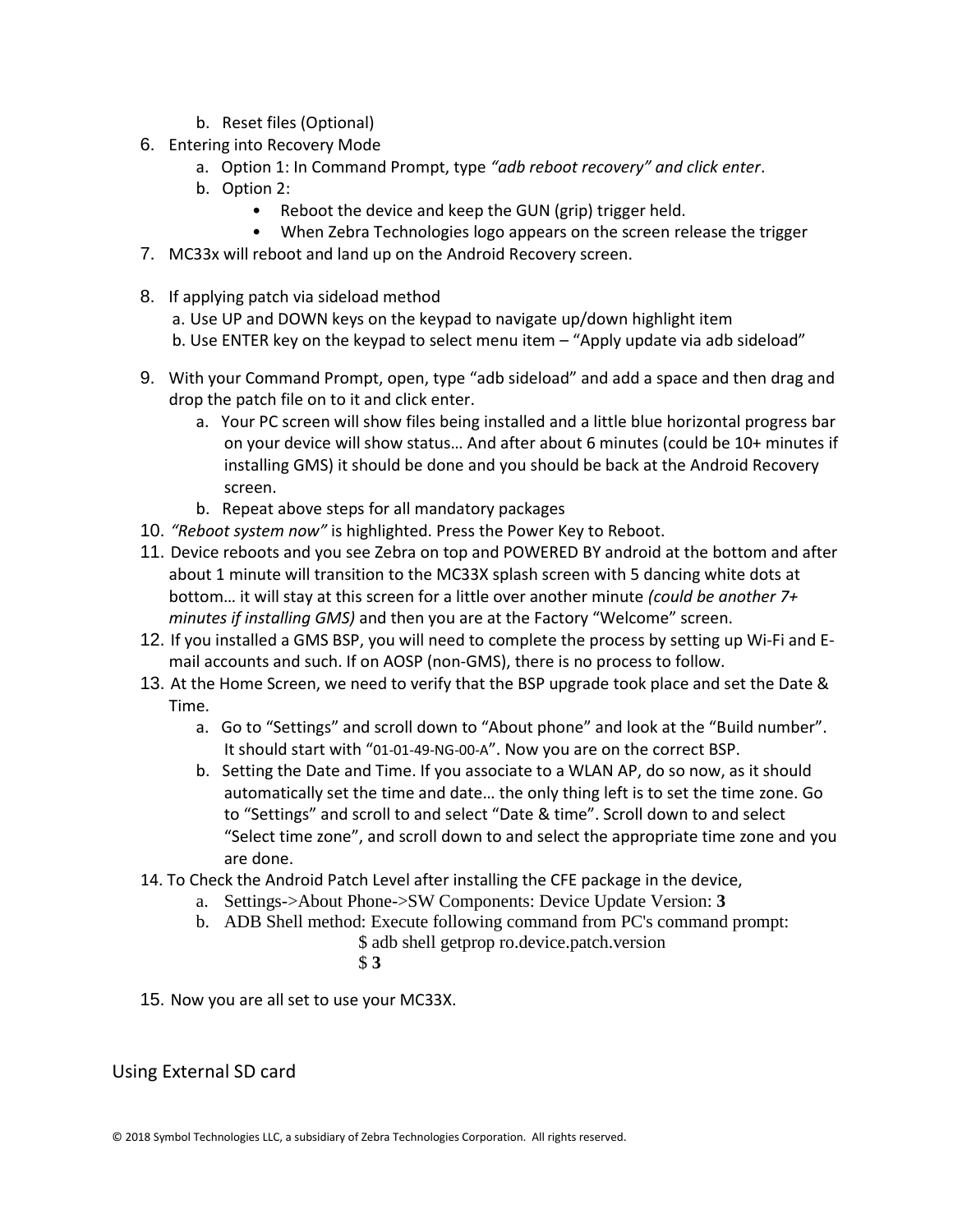- 1. Plug the MC33X into the USB & Charging Cable and then the Cable to the PC. If you have a Cradle with USB connectivity, you may use that as well.
- 2. You may need to pull down the top menu and if you see "USB for charging", touch it and then change it to "File transfers".
- 3. Download Images that needs to be applied, ie any applicable patches listed above in content section and Reset Files (Optional) and drag & drop the files on External SD card
- 4. Entering into Recovery Mode
	- Reboot the device and keep the GUN (grip) trigger held.
	- When Zebra Technologies logo appears on the screen release the trigger
- 5. Your MC33X will reboot and land up on the Android Recovery screen.
- 6. Applying update via External SD card
	- a. Use UP and DOWN keys on the keypad to navigate up/down highlight item b. Use ENTER key on the keypad to select menu item – "Apply update from External SDCard"
	- c. Repeat above steps for all mandatory packages
- 7. *"Reboot system now"* is highlighted. Press the Power Key to Reboot.
- 8. Device reboots and you see Zebra on top and POWERED BY android at the bottom and after about 1 minute will transition to the MC33X splash screen with 5 dancing white dots at bottom… it will stay at this screen for a little over another minute *(could be another 7+ minutes if installing GMS)* and then you are at the Factory "Welcome" screen.
- 9. If you installed a GMS BSP, you will need to complete the process by setting up Wi‐Fi and E‐ mail accounts and such. If on AOSP (non‐GMS), there is no process to follow.
- 10. At the Home Screen, we need to verify that the BSP upgrade took place and set the Date & Time.
	- a. Go to "Settings" and scroll down to "About phone" and look at the "Build number". It should start with "01-01-49-NG-00-A". Now you are on the correct BSP.
	- b. Setting the Date and Time. If you associate to a WLAN AP, do so now, as it should automatically set the time and date… the only thing left is to set the time zone. Go to "Settings" and scroll to and select "Date & time". Scroll down to and select "Select time zone", and scroll down to and select the appropriate time zone and you are done.
- 11. To Check the Android Patch Level after installing the CFE package in the device,
	- a. Settings->About Phone->SW Components: Device Update Version: **3**
	- b. ADB Shell method: Execute following command from PC's command prompt: \$ adb shell getprop ro.device.patch.version
		- \$ **3**
- 12. Now you are all set to use your MC33X.

## **Known Issues and Limitations**

- 1. Limitation: After swapping battery and resuming the device, devices takes 15 seconds to update the correct battery State of Charge percentage.
- 2. Limitation: The com.wavelink.velocity folder is not created by OS until the Velocity application is opened at least once. In order to push a wldep profile before launching velocity application, user needs to create the folder manually or via MDMs.